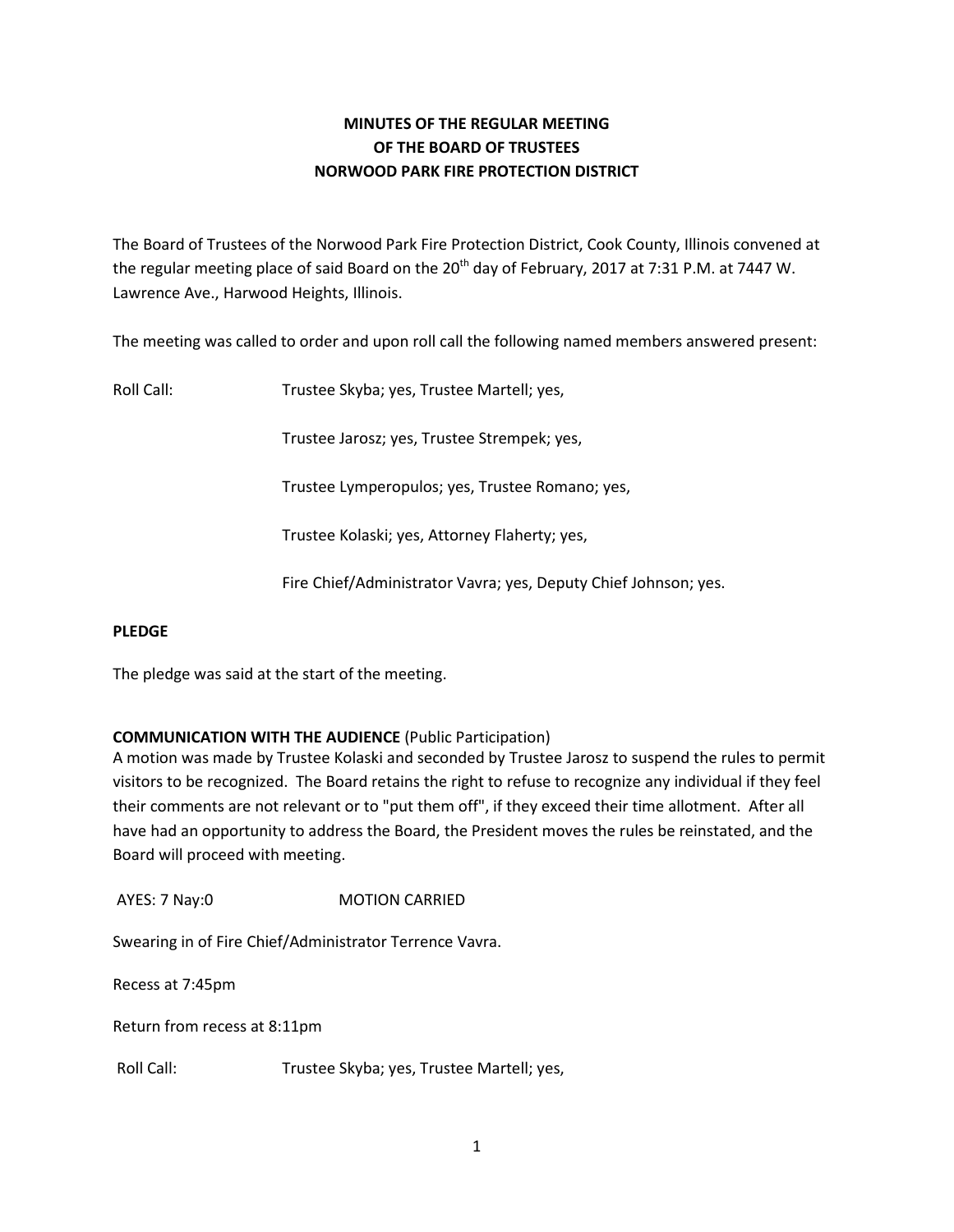Trustee Jarosz; yes, Trustee Strempek; yes,

Trustee Lymperopulos; yes, Trustee Romano; yes,

Trustee Kolaski; yes, Attorney Flaherty; yes,

Fire Chief/Administrator Vavra; yes, Deputy Chief Johnson; yes.

Motion by Trustee Skyba and seconded by Trustee Lymperopulos to approve payment of all current disbursements in the amount of \$521,112.49.

Trustee Romano discussed what made the expenses higher than usual.

Roll Call: Trustee Skyba; yes, Trustee Lymperopulos; yes,

Trustee Jarosz; yes, Trustee Strempek; yes,

Trustee Martell; yes, Trustee Romano; yes,

Trustee Kolaski; yes.

AYES: 7 Nay: 0 MOTION CARRIED

Motion by Trustee Kolaski and seconded by Trustee Jarosz to approve the minutes of the Regular meeting held on January  $9<sup>th</sup>$ , 2017.

Roll Call: Trustee Skyba; yes, Trustee Martell; yes,

Trustee Jarosz; yes, Trustee Strempek; yes,

Trustee Lymperopulos; yes, Trustee Romano; yes,

Trustee Kolaski; yes

AYES: 7 NAY: 0 **MOTION CARRIED** 

Motion by Trustee Lymperopulos and seconded by Trustee Strempek to approve the minutes of the Special meeting held on January  $11^{th}$ , 2017.

Roll Call: Trustee Lymperopulos; yes, Trustee Strempek; yes,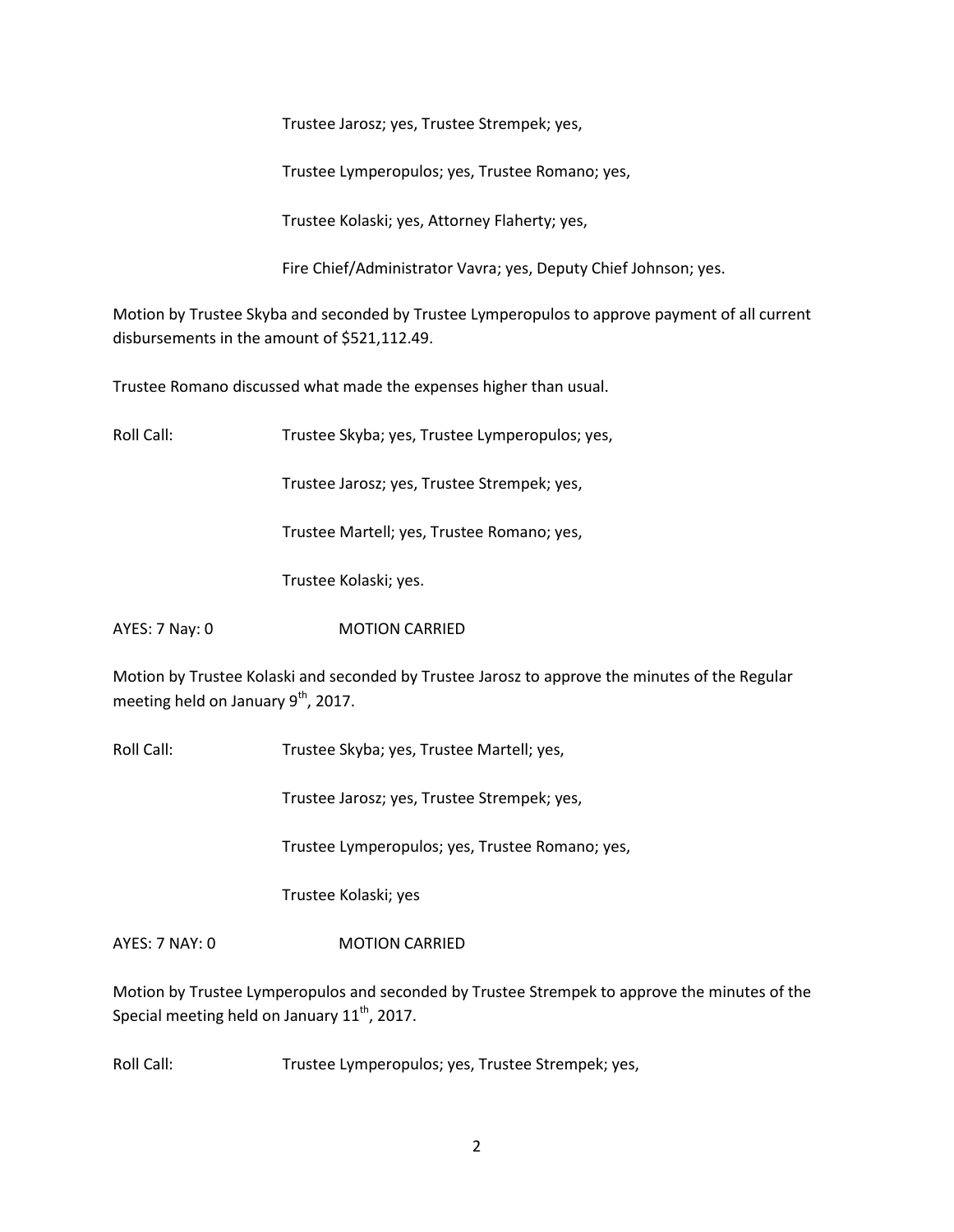Trustee Jarosz; yes, Trustee Martell; yes,

Trustee Skyba; yes, Trustee Romano; yes,

Trustee Kolaski; yes

AYES: 7 NAY: 0 **MOTION CARRIED** 

Motion by Trustee Skyba and seconded by Trustee Martell to approve the minutes of the Special meeting held on January 29<sup>th</sup>, 2017.

Roll Call: Trustee Skyba; yes, Trustee Martell; yes,

Trustee Jarosz; yes, Trustee Strempek; yes,

Trustee Lymperopulos; yes, Trustee Romano; yes,

Trustee Kolaski; yes

AYES: 7 NAY: 0 **MOTION CARRIED** 

Motion by Trustee Jarosz and seconded by Trustee Kolaski to approve and keep closed the minutes of the Closed Session meeting held on January  $9<sup>th</sup>$ , 2017.

Roll Call: Trustee Skyba; yes, Trustee Martell; yes,

Trustee Jarosz; yes, Trustee Strempek; yes,

Trustee Lymperopulos; yes, Trustee Romano; yes,

Trustee Kolaski; yes

AYES: 7 NAY: 0 **MOTION CARRIED** 

Motion by Trustee Martell and seconded by Trustee Romano to approve and keep closed the minutes of the Closed Session meeting held on January 11<sup>th</sup>, 2017.

Roll Call: Trustee Skyba; yes, Trustee Martell; yes,

Trustee Jarosz; yes, Trustee Strempek; yes,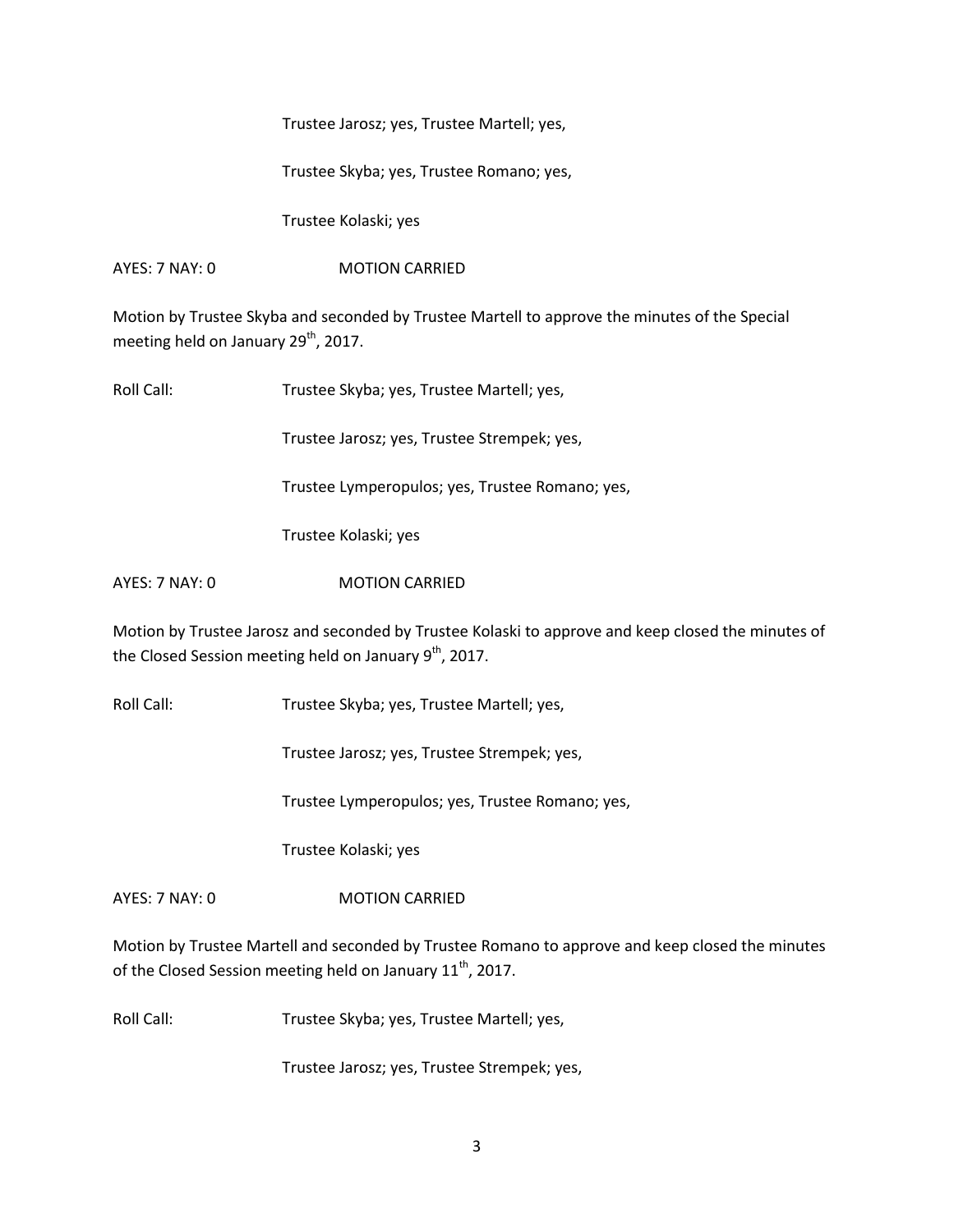Trustee Lymperopulos; yes, Trustee Romano; yes,

Trustee Kolaski; yes

AYES: 7 NAY: 0 MOTION CARRIED

Motion by Trustee Kolaski and seconded by Trustee Strempek to approve and keep closed the minutes of the Closed Session meeting held on January 29<sup>th</sup>, 2017.

Roll Call: Trustee Skyba; yes, Trustee Martell; yes,

Trustee Jarosz; yes, Trustee Strempek; yes,

Trustee Lymperopulos; yes, Trustee Romano; yes,

Trustee Kolaski; yes

AYES: 7 NAY: 0 MOTION CARRIED

#### **TREASURER'S REPORT**

Schedule of Assets (Arising from Cash Transactions) January  $31<sup>st</sup>$ , 2017

# Assets

**Checking and money market accounts (interest rate- APY):** 

| Byline Bank checking #4303503 (0.046%)                       | 7,267.47     |
|--------------------------------------------------------------|--------------|
| Byline Bank money market #4303498 (0.295%)                   | 70,697.64    |
| Byline Bank ambulance billing money market #4304492 (0.295%) | 523,634.22   |
| Byline Bank-Medical #1003102                                 | 410.74       |
| Byline Bank- FSA #9990034868                                 | 551.50       |
| Total checking and money market accounts                     | \$602,561.57 |

# **Certificates of deposit (interest rate and maturity):**

| Byline Bank (1.00%, 03/02/17)  | 635,844.90 |
|--------------------------------|------------|
| Belmont Bank (1.00% 08/05/18)  | 127,919.69 |
| Byline Bank (1.00% 03/17/17)   | 431,655.00 |
| Belmont Bank (1.29%, 09/26/17) | 204,921.88 |
| Belmont Bank (1.00% 08/21/16)  | 531,234.32 |
| Belmont Bank (1.00% 07/19/18)  | 376,272.79 |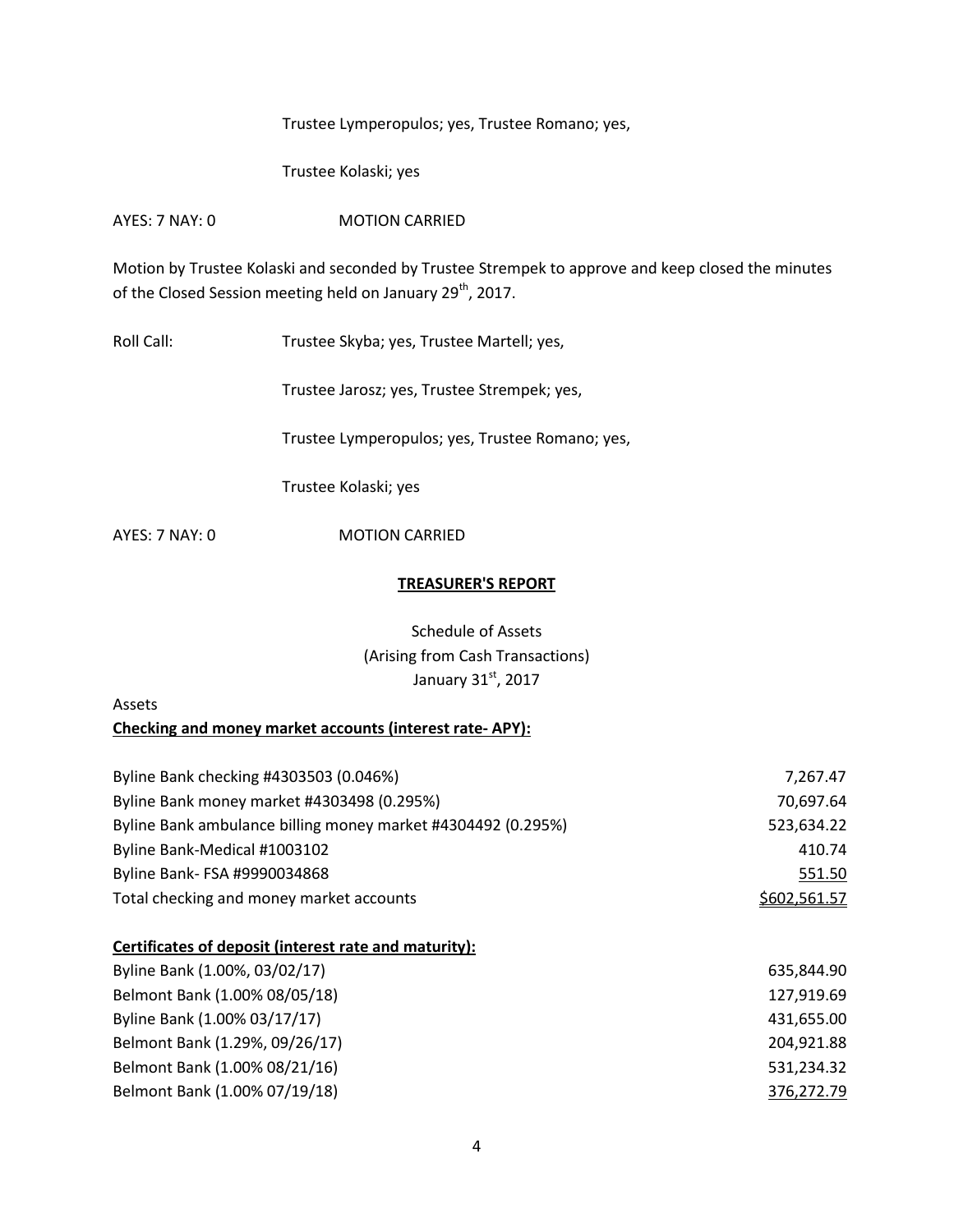| Total certificates of deposit                            | 2,307,848.58          |
|----------------------------------------------------------|-----------------------|
| Total checking, money market and certificates of deposit | <u>\$2,910,410.15</u> |

Motion by Trustee Skyba and seconded by Trustee Martell to approve the Treasurer's report as presented from the Financial Statement for January 2017.

Trustee Romano states that the short term CD was deposited into the general fund and used. Property tax money should begin coming in and there will be 2 CD maturing in March. Trustee Martell stated that he is projecting that we will be about \$100,000 in the red at the end of the fiscal year (not including depreciation).

| Roll Call:     | Trustee Skyba; yes, Trustee Martell; yes,       |  |  |
|----------------|-------------------------------------------------|--|--|
|                | Trustee Jarosz; yes, Trustee Strempek; yes,     |  |  |
|                | Trustee Lymperopulos; yes, Trustee Romano; yes, |  |  |
|                | Trustee Kolaski; yes                            |  |  |
| AYES: 7 NAY: 0 | <b>MOTION CARRIED</b>                           |  |  |

## **Chiefs' Report:**

Chief Vavra reported that he will begin scheduling the men and performing a SWOT analysis with each of them so that he can come up with a mission and a vision.

Deputy Chief Johnson reported that retired Chief Stenson's cake/coffee event went great.

In one day 2 of the department's ambulances broke down. Both had alternator issues (2 on each ambulance). Discussion.

The engines and truck have been going to Global for preventative maintenance. They are stating there is undercarriage issues due to the salt and recommend doing an undercarriage wash 2 times a year.

Discussion on when Truck 104 may need to be replaced. Deputy Chief Johnson states approximately 5 years.

Motion by Trustee Skyba and seconded by Trustee Martell to accept the Chiefs' Report for January 2017 as presented.

AYES: 7 NAY: 0 MOTION CARRIED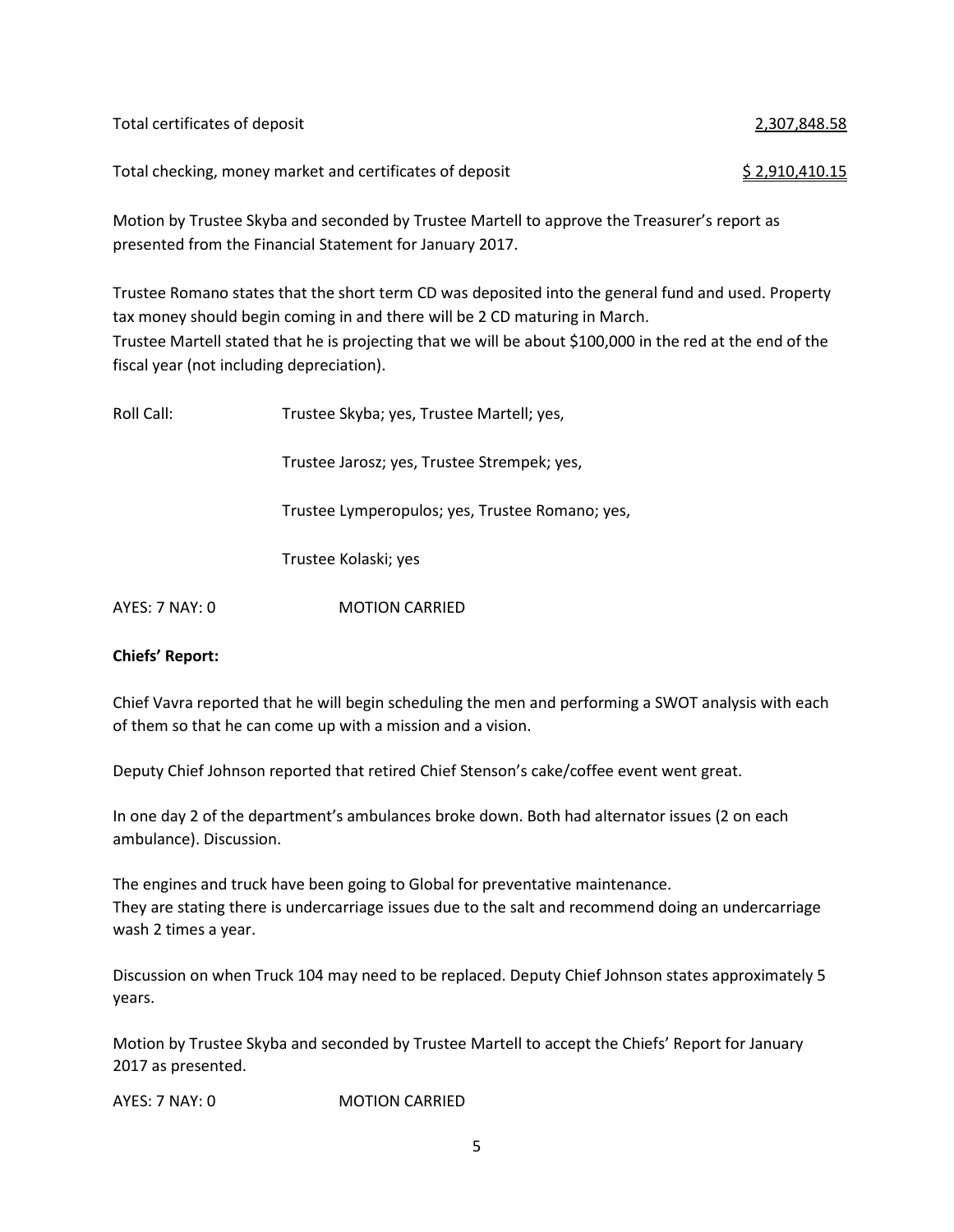**President's Report:** Trustee Martell commented on the process of the chief search and thanked the Board of Trustees, Attorney Flaherty, Deputy Chief Johnson and Cyndi for their help during this process.

### **Committee Reports:**

Finance Committee- Trustee Romano stated we will get together to develop a cash flow analysis.

Building and Equipment Committee- Trustee Lymperopulos stated that the roof is finished except for the copper around the radio room. Discussion.

Information Technology Committee-Trustee Strempek stated next month he will report on websites, emails and some other ideas.

Policy Committee- Trustee Skyba stated that everyone received the changes to the Rules and Regulations to add to their book. We will be talking about hiring qualifications with the Commissioners. Discussion on mandatory retirement age Ordinance.

Strategic Planning Committee- Trustee Martell stated they will meet at the end of April.

Human Capital Committee- Trustee Skyba stated there is nothing at this time.

Community Relations Committee-Trustee Jarosz stated that there is nothing at this time.

Pension Fund- Trustee Romano stated that they are currently looking at pricing for Fiduciary insurance. Things are going well with MB Financial. Trustee Martell stated he was unable to attend the meeting, states the actuarial was less than what the District paid. The Pension Fund is under budget and the Board always put in the required amount or more.

#### **Old Business:** none

#### **New Business:**

Motion by Trustee Martell and seconded by Trustee Lymperopulos to approve the payout of elective sick time buyback to the following: Leigh Unger 144 hours \$4,718.16 Claude Erlewein 144 hours \$5,376.24 Steven Henmueller 72 hours \$2,392.56 Total elective sick time buyback \$12,486.96.

Trustee Romano reviewed the calculations.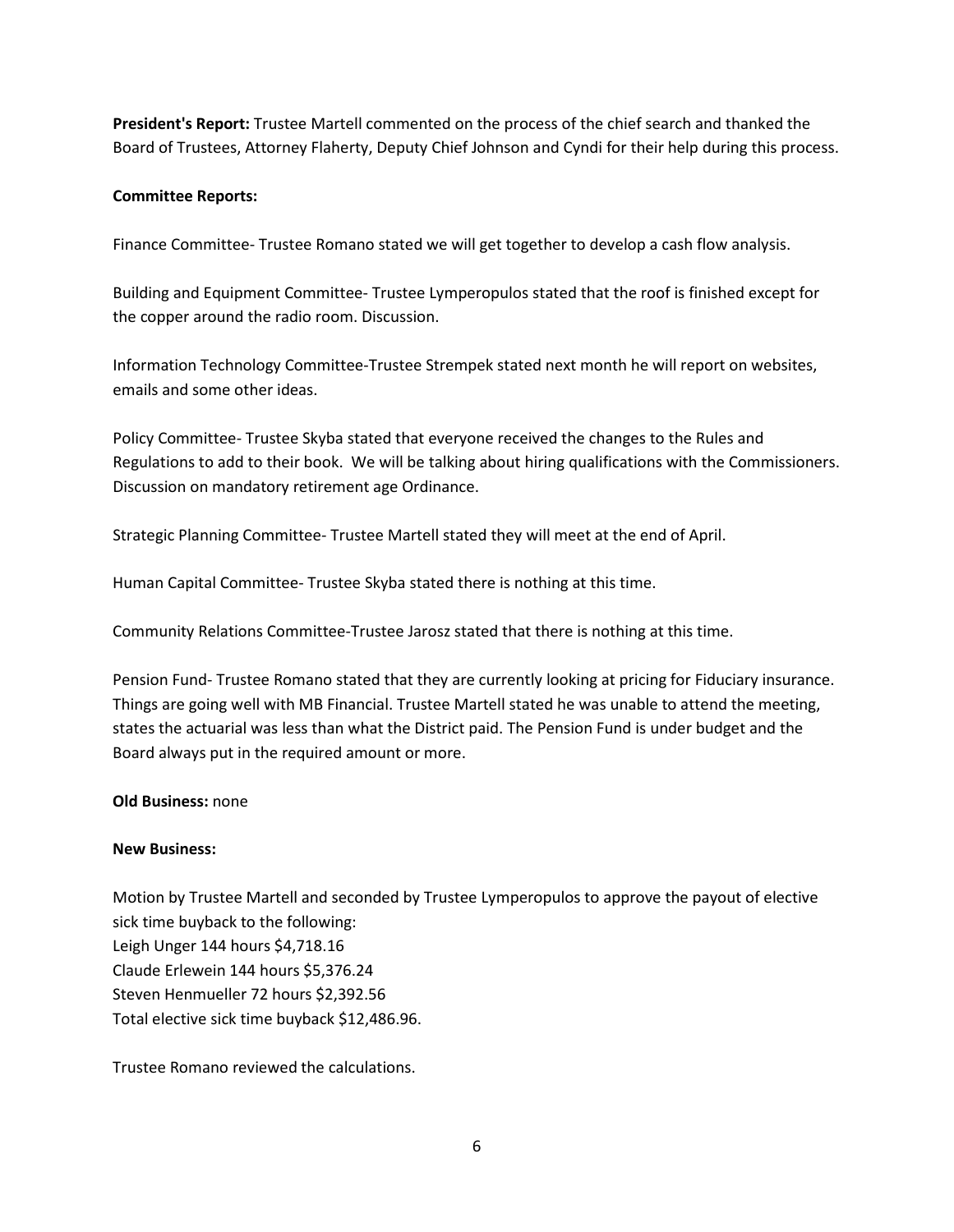Roll Call: Trustee Skyba; yes, Trustee Martell; yes, Trustee Jarosz; yes, Trustee Strempek; yes, Trustee Lymperopulos; yes, Trustee Romano; yes, Trustee Kolaski; yes AYES: 7 NAY: 0 **MOTION CARRIED** 

Motion by Trustee Skyba and seconded by Trustee Strempek to approve the payment of \$22,369.72 to the 2% Foreign Fire Insurance Board.

Trustee Martell explained that this tax is paid by insurance companies that are not based in Illinois.

Roll Call: Trustee Skyba; yes, Trustee Martell; yes,

Trustee Jarosz; yes, Trustee Strempek; yes,

Trustee Lymperopulos; yes, Trustee Romano; yes,

Trustee Kolaski; yes

AYES: 7 NAY: 0 **MOTION CARRIED** 

Motion by Trustee Skyba and seconded by Trustee Strempek to release Kevin Stenson pursuant to the terms of his employment agreement dated July 1, 2015 through June 30, 2017

Roll Call: Trustee Skyba; yes, Trustee Martell; yes,

Trustee Jarosz; yes, Trustee Strempek; yes,

Trustee Lymperopulos; yes, Trustee Romano; yes,

Trustee Kolaski; yes

AYES: 7 NAY: 0 MOTION CARRIED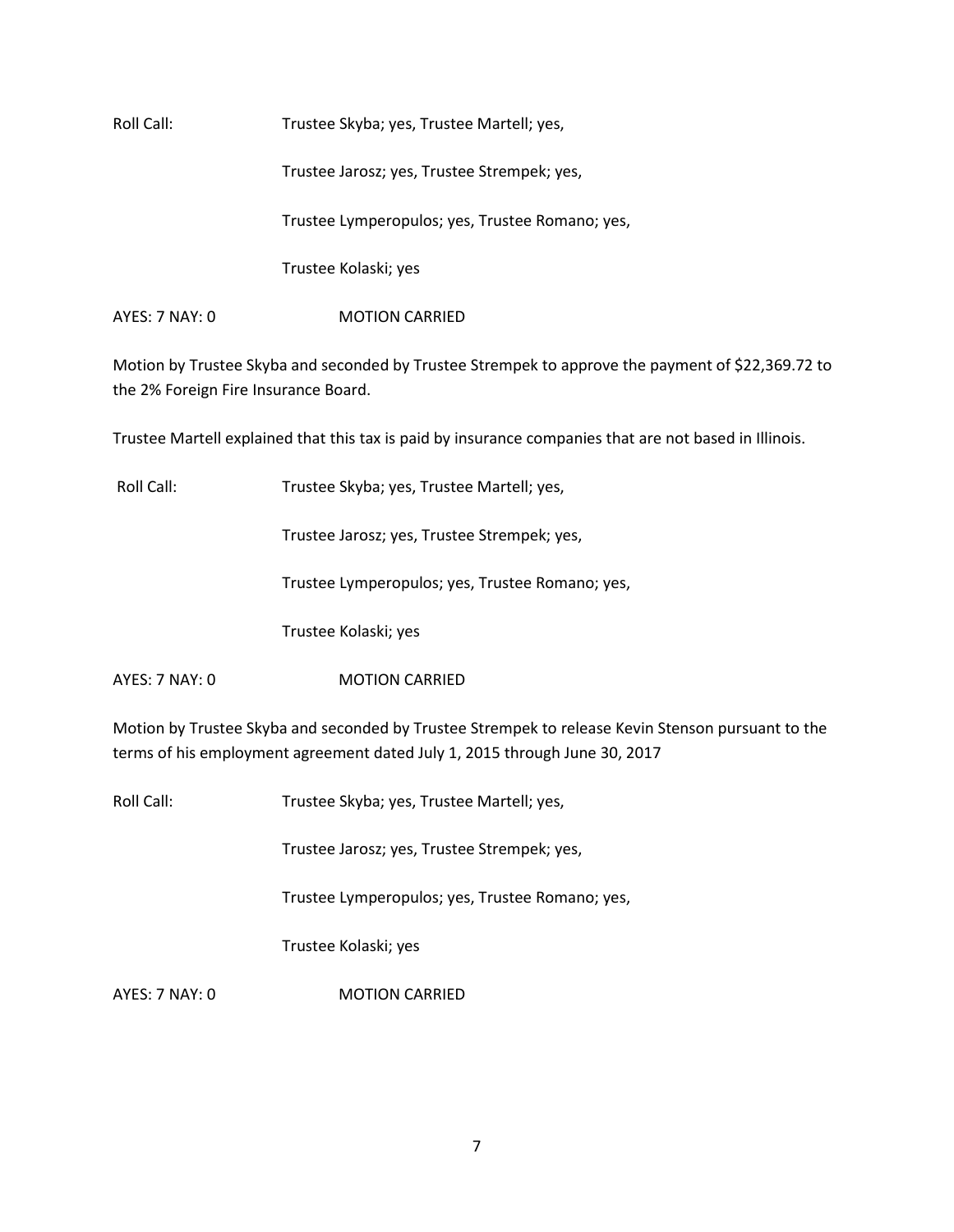Motion by Trustee Kolaski and seconded by Trustee Martell to approve Resolution #17-1, A Resolution in honor of Chief Kevin J. Stenson.

Deputy Chief Johnson read the Resolution.

| Roll Call:     | Trustee Skyba; yes, Trustee Martell; yes,       |  |
|----------------|-------------------------------------------------|--|
|                | Trustee Jarosz; yes, Trustee Strempek; yes,     |  |
|                | Trustee Lymperopulos; yes, Trustee Romano; yes, |  |
|                | Trustee Kolaski; yes                            |  |
| AYES: 7 NAY: 0 | <b>MOTION CARRIED</b>                           |  |

Motion by Trustee Martell and seconded by Trustee Romano to approve the (3) three year contract with Paramedic Services of Illinois, Inc. for billing services from February 1, 2017 through January 31, 2020 at a rate of 3%.

Trustee Martell stated that we went out to bid and went from paying 5% to 3%. He stated that the Board is doing their job.

Roll Call: Trustee Skyba; yes, Trustee Martell; yes,

Trustee Jarosz; yes, Trustee Strempek; yes,

Trustee Lymperopulos; yes, Trustee Romano; yes,

Trustee Kolaski; yes

AYES: 7 NAY: 0 **MOTION CARRIED** 

Motion by Trustee Skyba and seconded by Trustee Kolaski to approve \$115.88 for lunch while attending the NIAFPD conference for the following Trustees: Martell, Romano, Skyba, Kolaski and Lymperopulos. Check to be issued to Mark Lymperopulos for reimbursement.

Roll Call: Trustee Skyba; yes, Trustee Martell; yes,

Trustee Jarosz; yes, Trustee Strempek; yes,

Trustee Lymperopulos; yes, Trustee Romano; yes,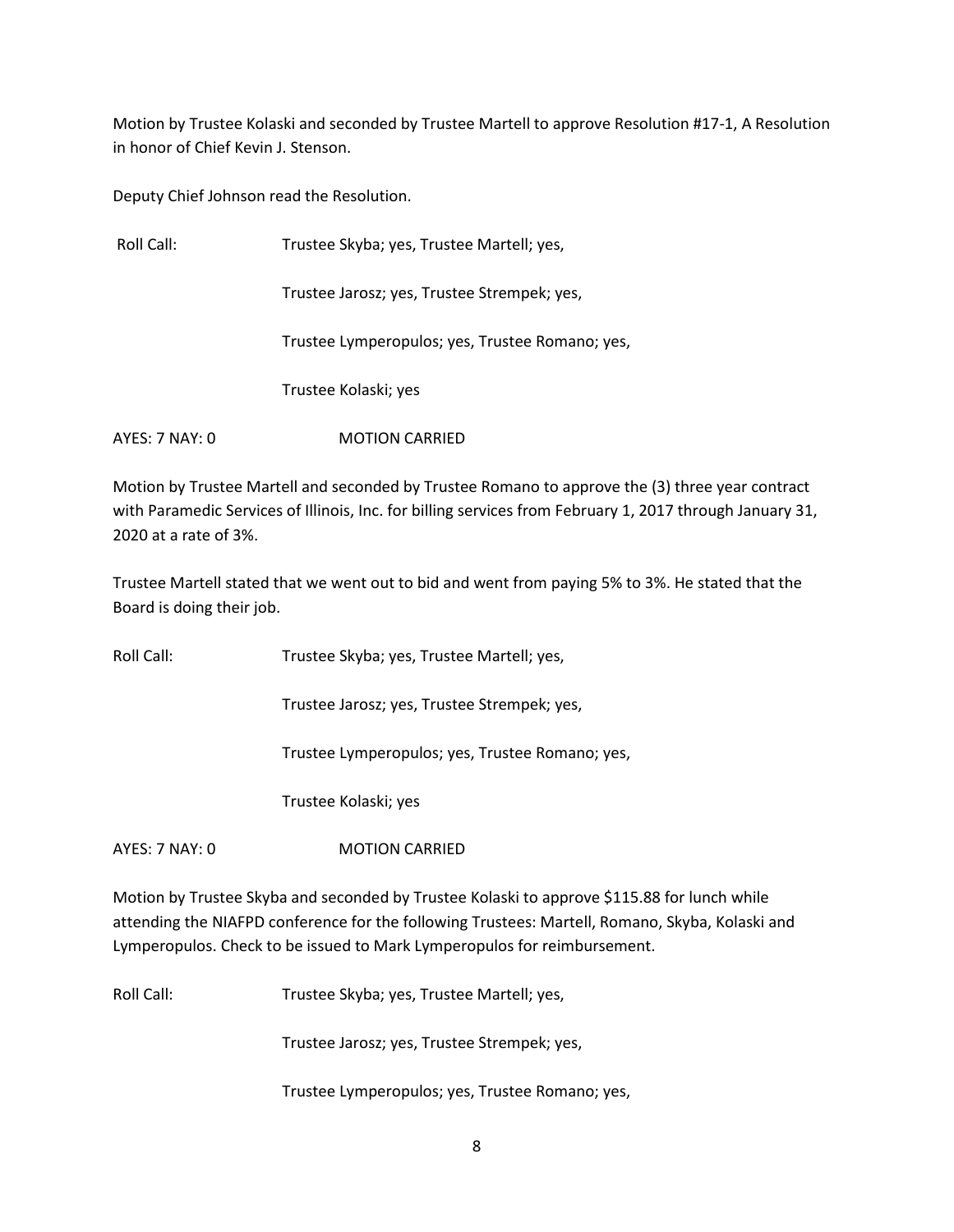## Trustee Kolaski; yes

# AYES: 7 NAY: 0 MOTION CARRIED

Motion by Trustee Skyba and seconded by Trustee Lymperopulos to appoint Fire Chief/Administrator Terrence M. Vavra as the Norwood Park Fire Protection District Open Meetings Act Officer.

Roll Call: Trustee Skyba; yes, Trustee Martell; yes,

Trustee Jarosz; yes, Trustee Strempek; yes,

Trustee Lymperopulos; yes, Trustee Romano; yes,

Trustee Kolaski; yes

AYES: 7 NAY: 0 MOTION CARRIED

Motion by Trustee Kolaski and seconded by Trustee Martell to appoint Fire Chief/ Administrator Terrence M. Vavra as Program Administrator, Deputy Chief Daniel Johnson and Administrative Assistant Cynthia Stec as committee members for the Identity Theft Prevention Program.

Roll Call: Trustee Skyba; yes, Trustee Martell; yes,

Trustee Jarosz; yes, Trustee Strempek; yes,

Trustee Lymperopulos; yes, Trustee Romano; yes,

Trustee Kolaski; yes

AYES: 7 NAY: 0 **MOTION CARRIED** 

Motion by Trustee Martell and seconded by Trustee Lymperopulos to appoint Fire Chief/Administrator Terrence M. Vavra, Deputy Chief Daniel Johnson and Administrative Assistant Cynthia Stec as the Norwood Park Fire Protection District's Privacy Officers.

Roll Call: Trustee Skyba; yes, Trustee Martell; yes,

Trustee Jarosz; yes, Trustee Strempek; yes,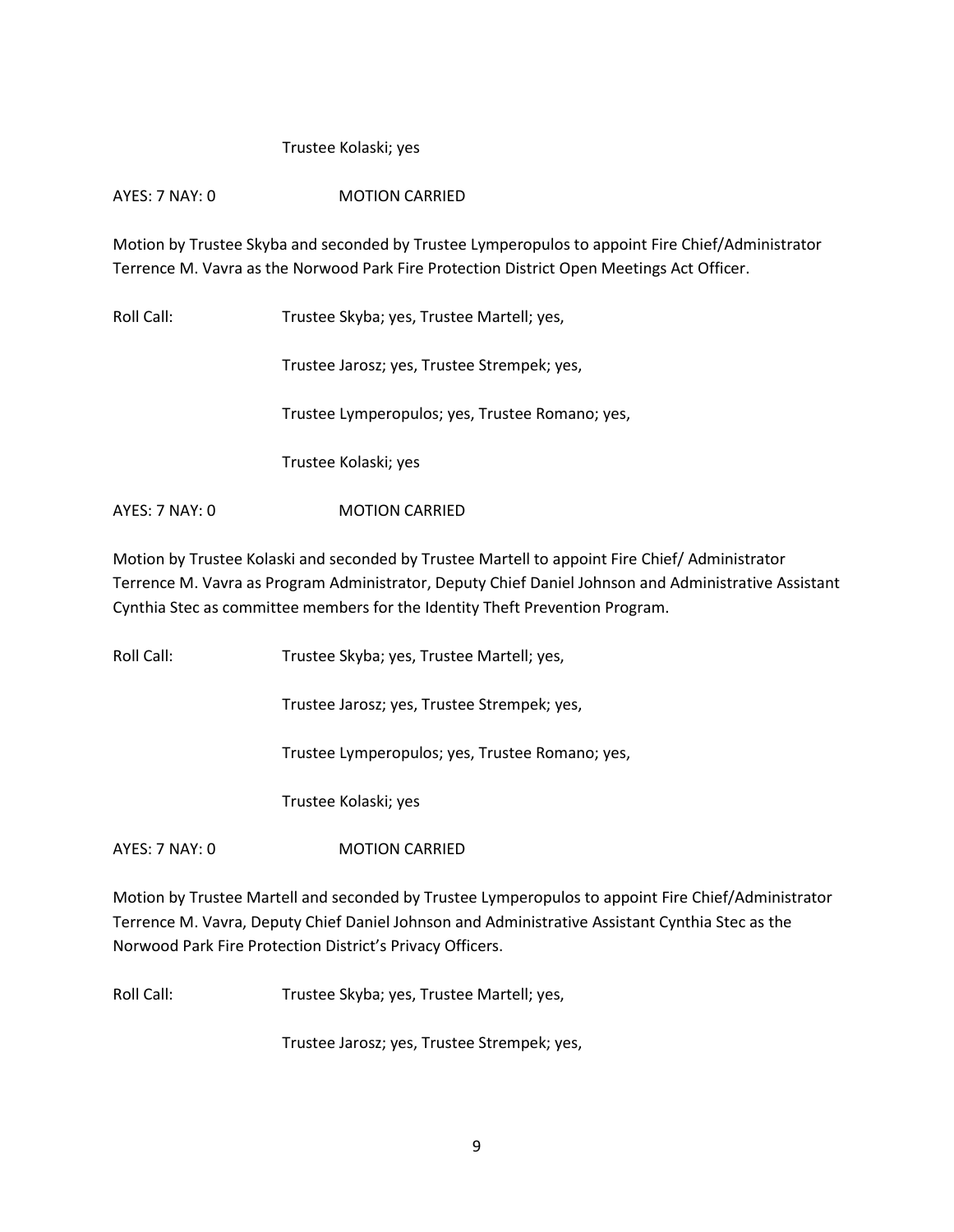Trustee Lymperopulos; yes, Trustee Romano; yes,

Trustee Kolaski; yes

AYES: 7 NAY: 0 MOTION CARRIED

## **Attorney Report:**

Attorney Flaherty handed out a draft copy of the mandatory retirement age Ordinance to be discussed.

New law began as of January  $1<sup>st</sup>$ . Employee Sick Leave Act, where if give paid sick leave, you are required to allow the employees to use 50% accrued sick leave on members other than themselves. When the CBA is renewed, we will need to visit it, and the staff that is not in the CBA will need to look and see if we are compliant.

Attorney Flaherty asked if Board would be interested in streamlining the agenda, for example a consent agenda. He will send example agenda for review.

Trustee Martell asked if the mandatory retirement age is on the day you turn 63 or the last day you are 63, it needs clarification. Discussion. Attorney Flaherty will clarify the some other language.

Research was provided to the trustees regarding the rights and responsibilities that trustees have.

Motion by Trustee Skyba and seconded by Trustee Romano to go into Closed Session to discuss the appointment, employment, compensation, discipline, performance, or dismissal of specific employee (5 ILCS 120/2(c)(1) and Litigation (5 ILCS 120/2(c)(11)).

Roll Call: Trustee Skyba; yes, Trustee Martell; yes,

Trustee Jarosz; yes, Trustee Strempek; yes,

Trustee Lymperopulos; yes, Trustee Romano; yes,

Trustee Kolaski; yes

AYES: 7 NAY: 0 **MOTION CARRIED** 

Went into Closed Session 9:04.

Returned from Closed Session at 9:41, no decision made, no votes taken.